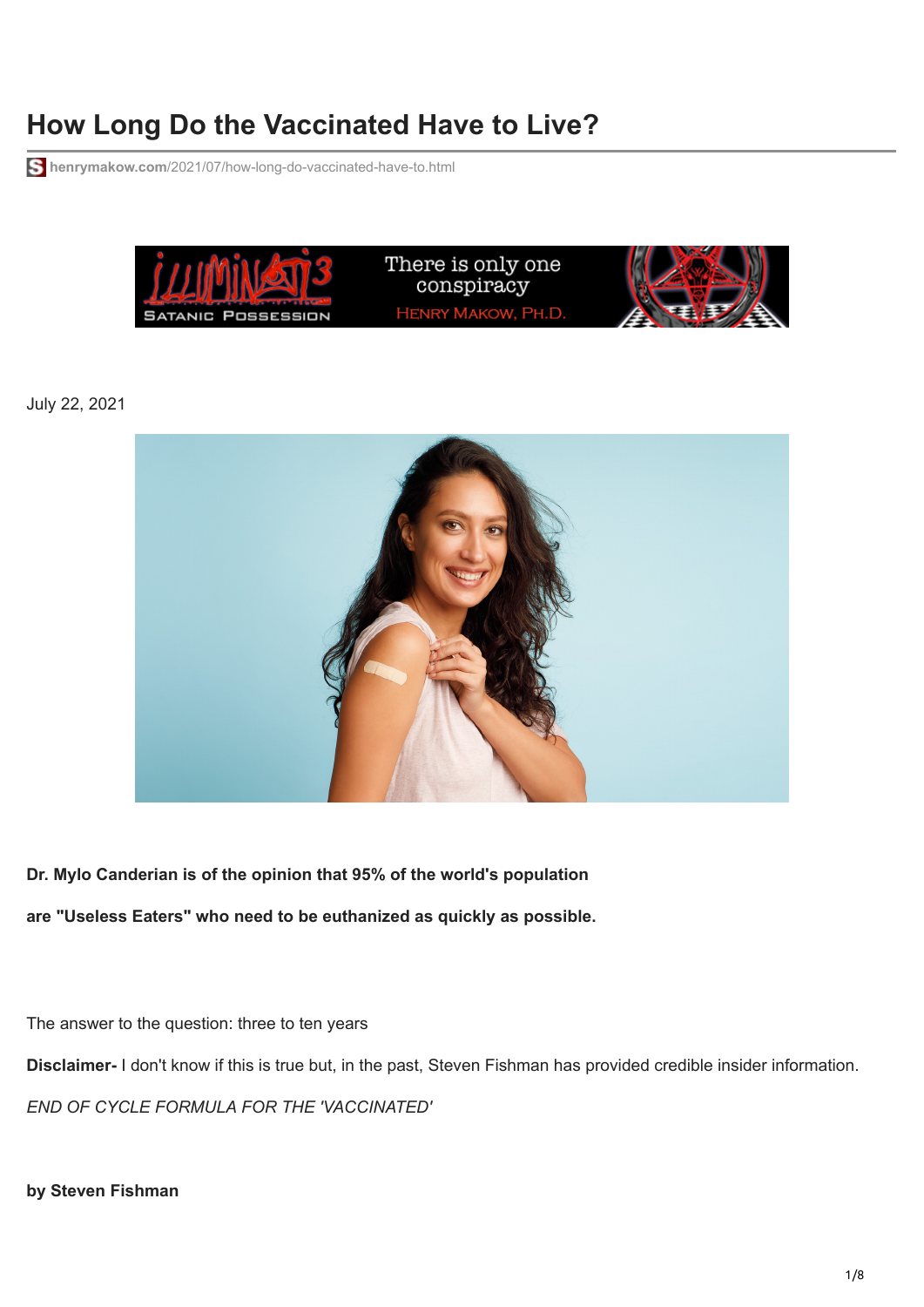#### **(henrymakow.com)**

**I am often asked the question:** "If I have taken the "vaccine," how long will I live?

I deferred this question to a friend of mine, Dr. Mylo Canderian, Ph.D. [born Milos Iskanderianos, Corfu, Greece, 1938], who developed the patent for Graphene Oxide for use as a Hematological Bioweapon in 2015.



« In the future it will be a question of finding a way to reduce the population. We will start with the old ... then the weak and then the useless ... and especially the stupid ones.

We will get rid of them by making them believe it is for their own good. We will find something or cause it, a pandemic that targets certain people ... a virus that will affect the old or the fat, it doesn't matter; the weak will succumb to it, the fearful and the stupid will believe it and ask to be treated.

We will have taken care to have planned the treatment, a treatment that will be the solution. The selection of idiots will thus be done ... they will go to the slaughterhouse on their own. »

- Jacques Attali, French-Jewish 'shadow Président of France', interviewed in 1981 by Michael Salomon, 'Les Visages de l'avenir' French original text at www.profession-gendarme.com

In full transparency, Dr. Canderian is what I would call a "Genocidal Globalist," who follows Precept Ten of the Georgia Guidestones, which is very seldom discussed, stating *"Be not a Cancer upon the Earth; Leave Room for Nature."*

Dr. Canderian is a Medical Contributor to the World Health Organization and is also very supportive of Klaus Schwab and the "Great Reset," ushering in one world digital currency which is a secondary goal of the WHO for 2022.

Dr. Canderian is of the opinion that 95% of the world's population are "Useless Eaters" who need to be euthanized as quickly as possible.

"Look at downtown Chicago, Baltimore, or Los Angeles," he has stated, "and you will clearly see why the Useless Eaters must be put down like rabid dogs."

He has expressed his disdain for "Infectious Educators" who promote Critical Race Theory, and is confident that the "vaccine" will put an end to "Human Cancer Upon the Earth."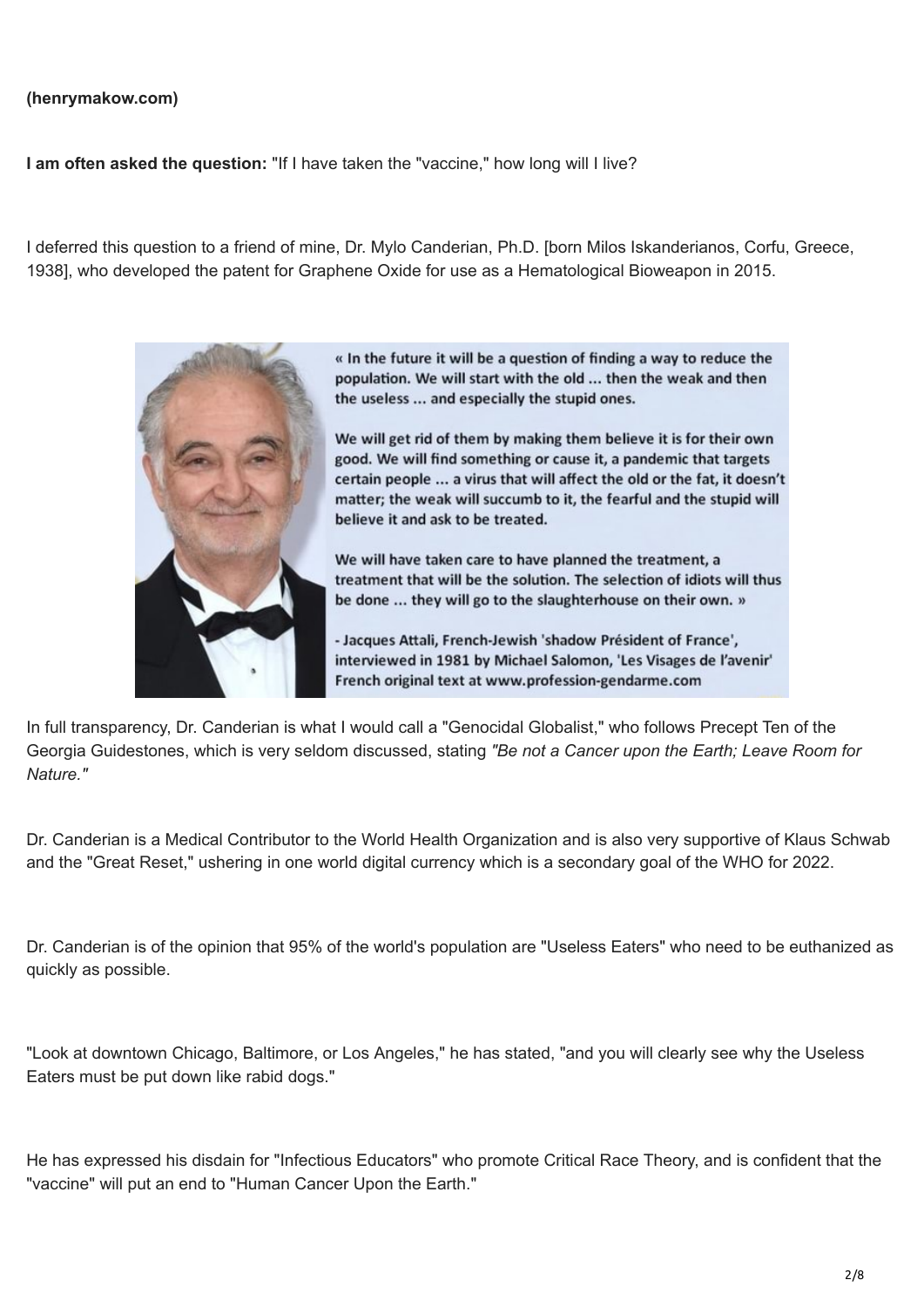Dr. Canderian is an ardent supporter of Freemasonry's Duty and Obligation to rid the world of the "Plague of Humanity."

Yet on a personal level, he and I share a passion for the same exotic dish served at L'emince de Veau in Geneva: Cream of Hummingbird Soup followed by Elk Tongue.

We both are fans of Chef Gaston Sere de Rivieres, who is a culinary genius.

So, I asked Mylo, "How can the "vaccinated" know with certainty how long they have to live once they have been iabbed?"

He presented me with the information, called the "End of Cycle Formula."

He explained how easy it is to calculate.

"The Power of Simplicity," he said. "There is a maximum cycle of ten years from injection to End of Cycle," [or death], he elaborated. "And it is extremely easy to determine."

He said any hematologist can see it within seconds under a microscope, and even more readily under an electron microscope. "The percentage of blood affected [or contaminated] by or with Graphene Oxide is the reciprocity of the End of Cycle calculation," he divulged.

In other words, an "inoculatee" [as he calls anyone jabbed with the Experimental Use Authorization Eugenics Depopulation Lethal Injection Bioweapon] having 20% Graphene Oxide deterioration in their blood will, barring any other input criteria, live for 8 years. [10 years less 20%].

Someone with 70% Graphene Oxide deterioration will not live more than 3 years. [10 years less 70%].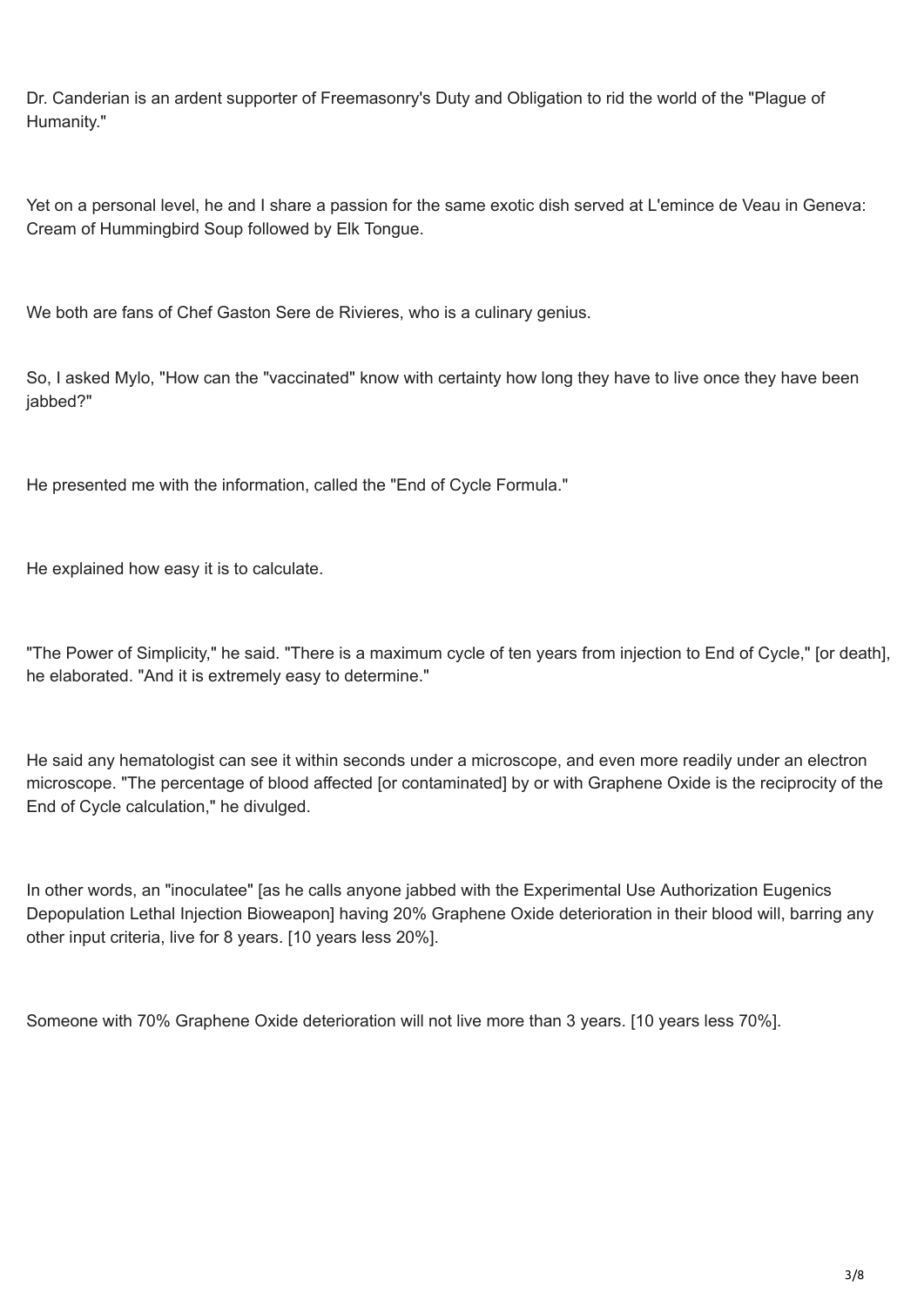

Dr. Jane Ruby recently was [interviewed](https://www.bitchute.com/video/gSEUkG0AB8J5/) by Stew Peters on his podcast and showed examples of what the deteriorated blood looks like when exposed to Graphene Oxide.

Graphene Oxide, for those who are unaware, is the component of Messenger RNA spike proteins and prions, which is at war with the heart, lungs, brain and blood for oxygen.

Graphene Oxide is an oxygen sponge which deprives the body of necessary oxygen and causes many complications, including but not limited to anaphylactic shock, toxic blood clotting, fatal lung paralysis, mitochondrial cancer, and endothelial cancer."

Dr. Mylo Canderian's viewpoint is much the same as Klaus Schwab, Bill Gates, and the Big Pharma CEO's: LET THEM ALL DIE!

I asked Mylo what the effect of second and third shots and boosters do and how that changes the End of Cycle table.

Mylo replied: "It is all measurable through hematological testing. The more shots and boosters the imbeciles get, the worse their blood will look under a microscope, and the quicker they will turn to fertilizer."

Finally, I asked him how the plot to kill so many billions of people could be kept so secret by such a group of elites.

His answer was: "You don't know much about Freemasonry, do you, Steve?" And there you have it.

-----------------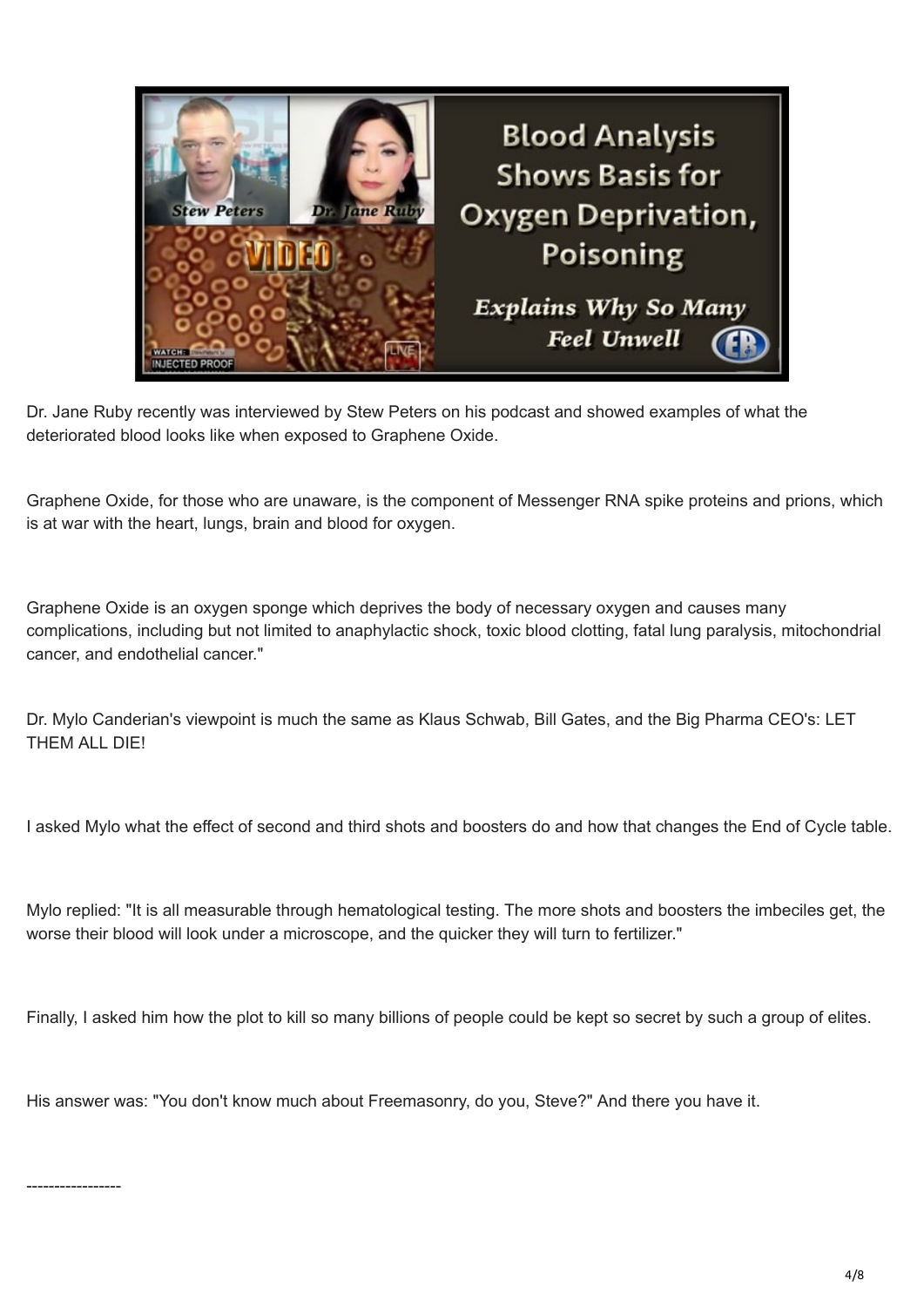**First Comment from DM: "Dr. Mylo Canderian, Ph.D. [born Milos Iskanderianos, Corfu, Greece, 1938], who developed the patent for Graphene Oxide for use as a Hematological Bioweapon in 2015."**

Despite that some facts mentioned in the article above could sound true. It takes less than 3 minutes to realize that this doctor doesn't exist. Patents available using graphene oxide available on the internet are mostly developed by korean and chinese [researchers.](https://www.alertadigital.com/2021/07/17/las-patentes-de-oxido-de-grafeno-en-vacunas-covid-existen-y-son-reales/?fbclid=IwAR09g-JWM4qGOFsyRxrGRdwLA9sRT-sjHFgXJqTzZiSnJVTqCwyECEdmlzg) Here an article in Alerta Digital with links directed to several sites where these patents are recorded.

Besides it is possible to remove graphene oxide nanoparticles out of the human body by increasing glutathione levels by using N Acetylcysteine and Zinc supplements. (that's why they want to innoculate us as many times as possible!)

### **Steven Fishman replies:**

As far as I know, it is not possible to remove Graphene Oxide from the blood using NAC or Zinc but I will ask Dr. Jane Ruby. I do not know where Mylo's patents were filed, but he has told me that the World Health Organization has them. I will research it further, but I can assure you that when I worked for Norah Cali at the Progress for Peace Foundation, our interactions with Mylo were consistent. As I said, I have met him in Davos, Switzerland.

Even if there was some kind of half-life of graphene oxide in the bloodstream [which I have not yet ascertained as being a true hypothesis], that still would not speak to motive ("that's why they want to inoculate us as many times as possible"), once again evidencing the genocidal globalists' intent to annihilate us all. Their utter contempt for us is obvious no matter how many "variants" they create in the lab or how many "boosters" they introduce to wipe us out. Mylo is 83 years old and lives very comfortably in (names location which i removed to protect Steven-hm) and finds my attempt to expose everything "laughingly self-destructive and pathetic," but he did make one interesting observation: that both the elites [Freemasons, Council on Foreign Relations Members, Bildebergers, and the British Royal Family, etc.] and the "sanctimonious antivaxxers" [referring to me and our little club of protesters] have one thing in common: we will all have to live together after the useless eaters are all dead, if and when we survive what is coming...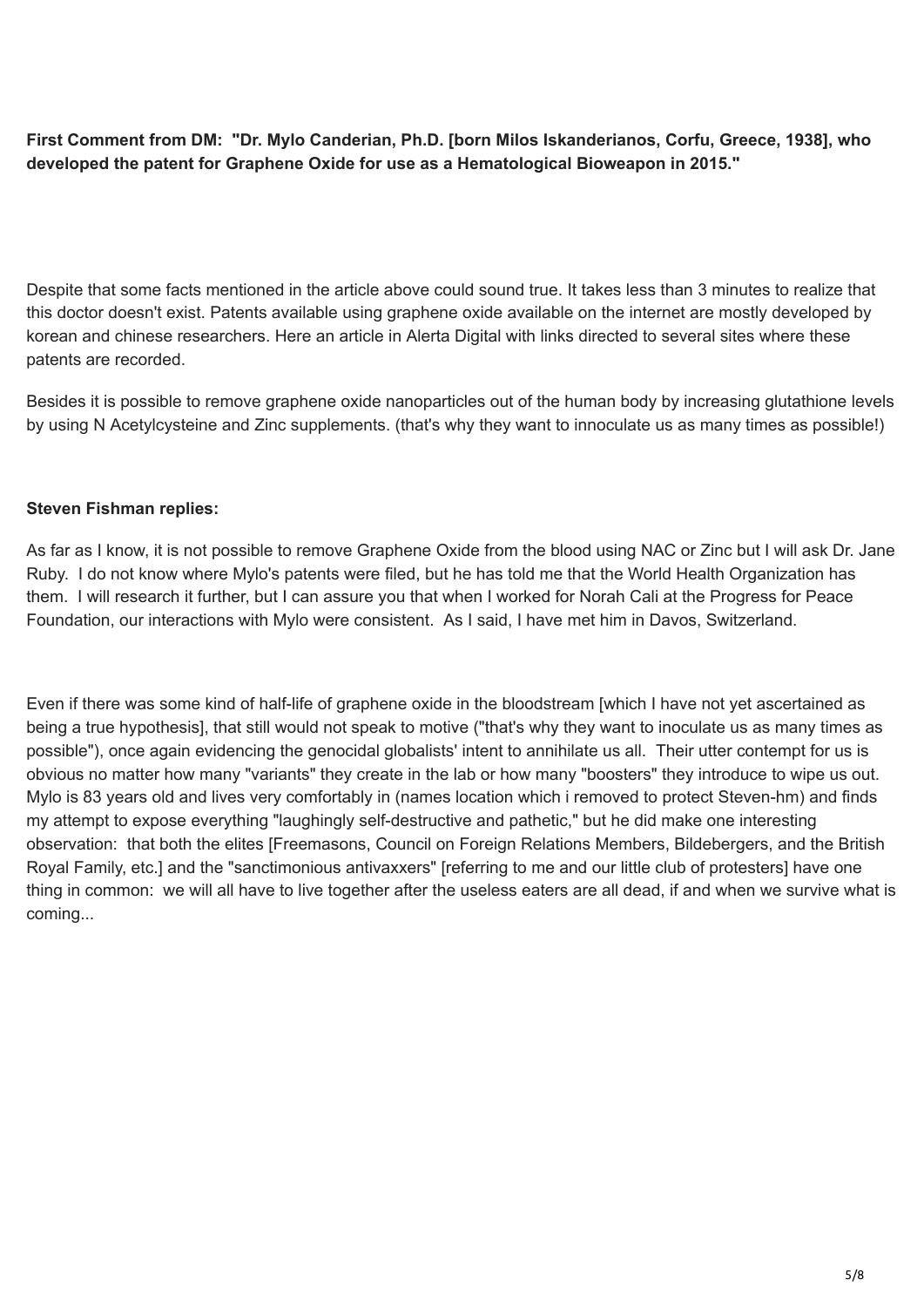

*(To understand events unfolding, it's best to see mankind as a cancer.)*

**Brabantian writes-** Dr Mylo Canderian has a professional profile on Linked In [-https://www.linkedin.com/in/dr-mylo](https://www.linkedin.com/in/dr-mylo-canderian-phd-a61a49209)canderian-phd-a61a49209

Your reader was too hasty in jumping to conclusions after using a search engine, and that is a mistake these days ... the Linked In profile was the #1 item on DuckDuckGo, often worth checking ... there are perhaps even better search engines someone may know

Also, if anyone quibbles, the Jacques Attali quote in the meme seems quite authentic, despite an alleged and misleading 'de-bunking' on the deceptive Snopes ... the French original was published in a 1980s printed book -

1st edition 'Interviews with Michael Salomon, Faces of the Future' 'Entretiens avec Michel Salomon, Les Visages de l'avenir'

Although removed from later editions, the French original of the quote in the meme, is published now on the website of a French military police association, who - given the nature of French laws, and the power of M. Attali in France would not risk fabricating anything here

http://www.profession-gendarme.com/attali-prophete-ou-conspirateur/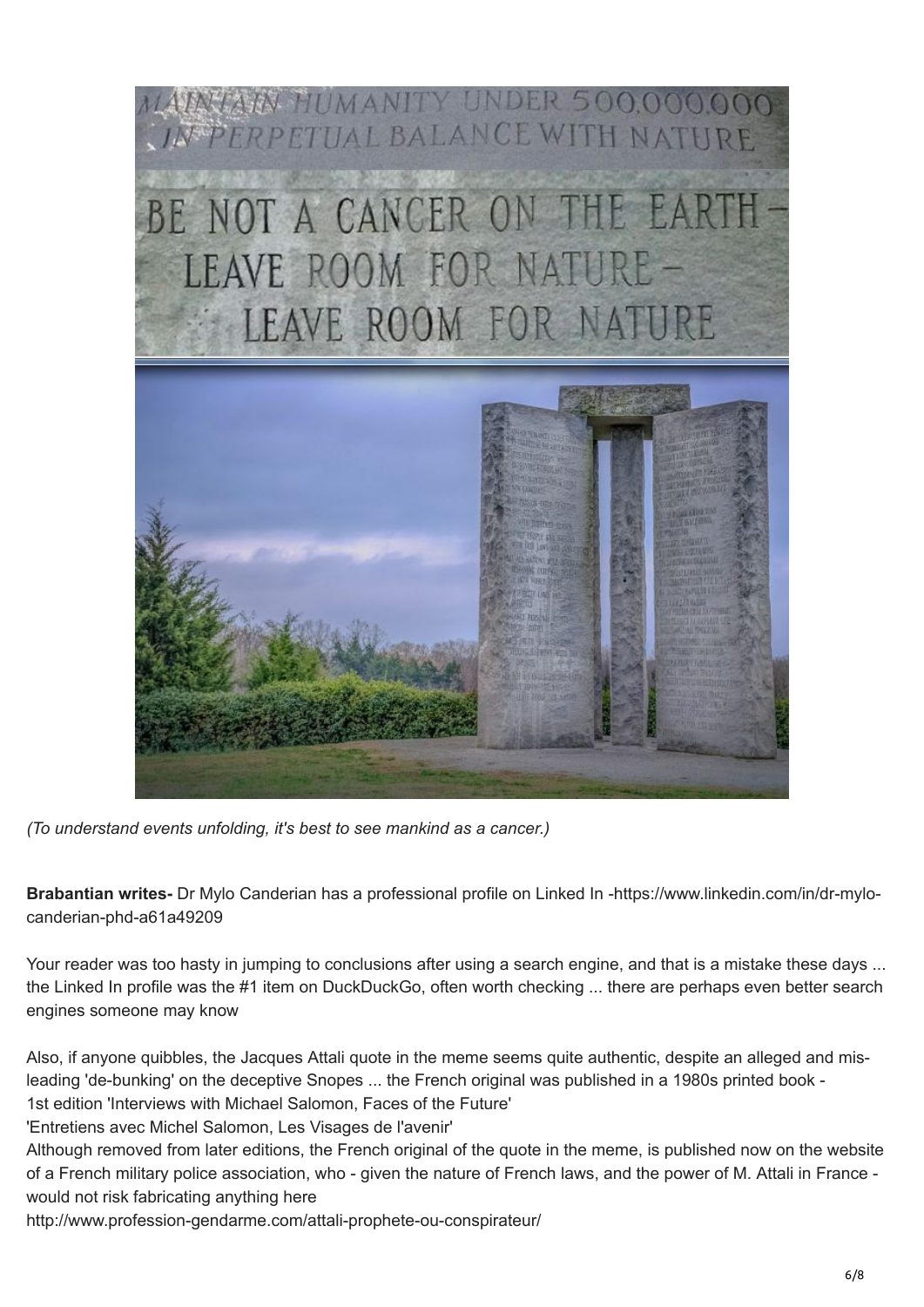an English version here

'Globalist Banker Predicted Scamdemic & Genocide of the Useless' by Michael O'Bernicia [https://www.thebernician.net/globalist-banker-predicted-scamdemic-genocide-of-the-useless/](http://www.profession-gendarme.com/attali-prophete-ou-conspirateur/)

# **Comments for "How Long Do the Vaccinated Have to Live?"**

**JJ** said (July 24, 2021):

Dr. C has one valid point. He speaks of "useless eaters."

I live in a section of my city where there are many on social assistance. Their jaw-dropping insolence is unbelievable. They always know more than the next person or the professional. They are ill-dressed bags of bones who think they are the most beautiful people in the world. They are demanding, rude, in-your-face and delusional. And they will never work.

I asked one man if he thought there was anything unusual about me being a taxpayer and he being a tax recipient. He told me that was my problem.

Yes it's wrong for the elite to target such people but I struggle greatly to envision myself as coming to the rescue of these revulsive people. Especially because these charity cases are not only passive but aggressive and threatening.

### **Brabantian** said (July 23, 2021):

Another perspective is from Dr Luigi Warren who had helped develop mRNA technology

He became a major vaccine sceptic, calling the mRNA 'vaccines' hugely dangerous

His forecast he tweeted of what "the final picture may be":

10-20 million dead of mostly elderly / weak, from the virus that 'came out of Wuhan', typical major flu numbers

100-200 million dead as "collateral damage from lockdowns", i.e., from hunger, poverty, lack of medical care, suicides etc, many of these much younger

1 to 2 billion dead from 'vaccines' over years ahead

[https://twitter.com/luigi\\_warren/status/1411449615216386050](https://twitter.com/luigi_warren/status/1411449615216386050)

Commenters on this add

- the vaccine deaths will be ascribed to 'covid variants'

- deaths will concentrate most heavily in the Western countries, which are the most heavily vaxxed

## **John A** said (July 23, 2021):

Hi Henry, there are no hummingbirds in hummingbird soup. Shame on you, with so many serious issues, you should check facts on a statement like that. I still say Angela Merkel is Adolf Hitler's biological daughter. You heard it here first.